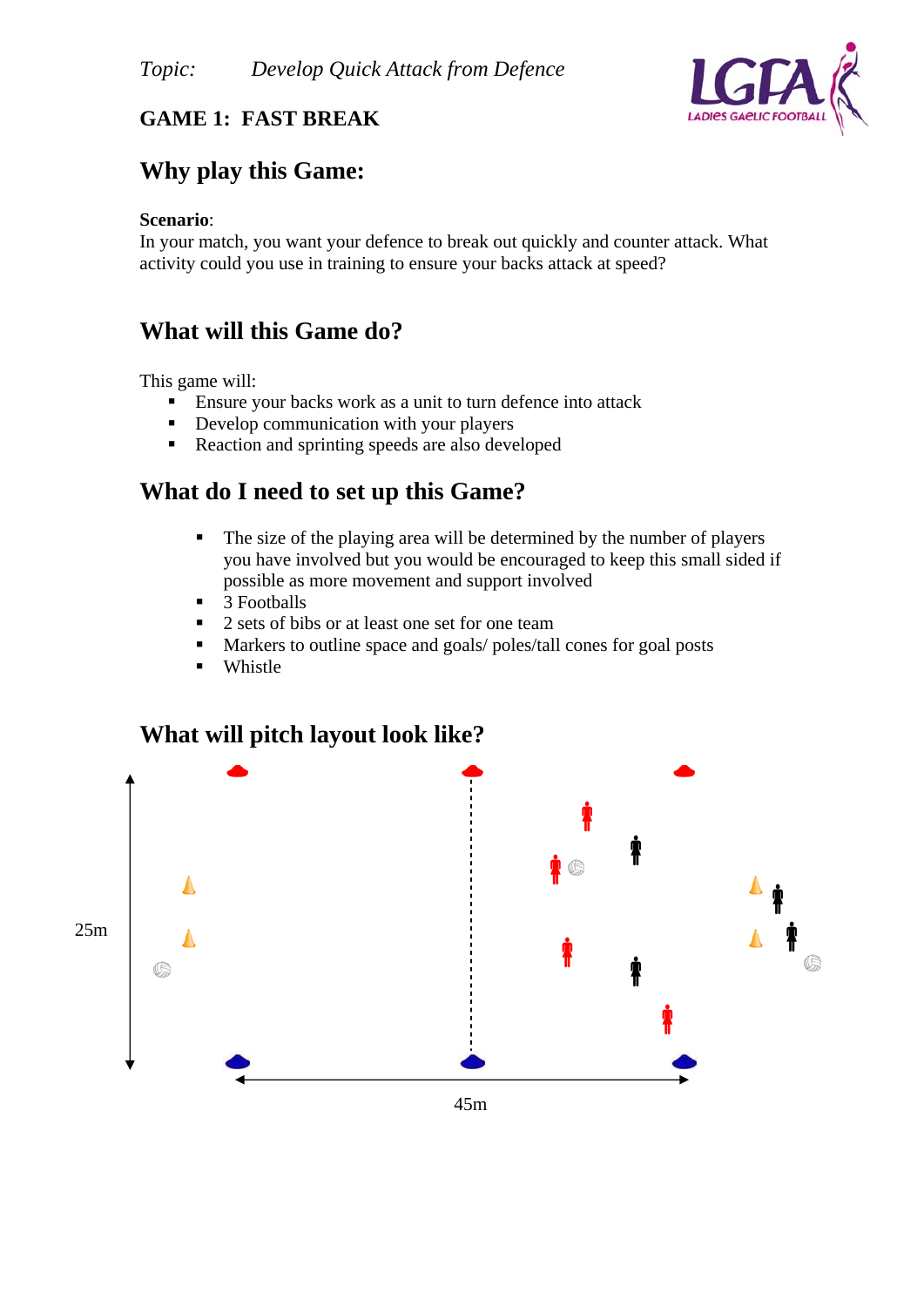# **How do you play this Game?**

### **Start of Play:**

- Ball starts with one team on their own end line
- Other team have two players out in own half and two reaming at goals

#### **Rules of Play:**

- Object of game is to score into opponent's goals as quick as possible
- Coach can stop game at any time and highlight the options that were available to player on the ball
- Two players from your team must be at own goals before team mates can tackle opposition
- All players from attacking team must be in same half of pitch before they can score
- After team scores or play is turned over, 2 players from defending team must go back to their goals and again all 4 attackers must be in same half before they can score
- Coach should focus on quick change from defence to attack and watch for players on goal line not attacking on time due to 'ball watching'.
- $\blacksquare$  This should be moving at high pace

# **How do you score in the Game?**

■ Team must score a goal through goals on opposition end line

# **What changes can be made to the Game?**

|                  | <b>How can I make the Game Easier?</b>                        | How can I make the Game Harder?                                                |
|------------------|---------------------------------------------------------------|--------------------------------------------------------------------------------|
| <b>Space</b>     | Increase space in each zone (this<br>will slow down the pace) | Decrease space in each Zone (this will<br>increase the pace)                   |
| <b>Task</b>      | Continually have 4 v 4 rather than<br>$4 \times 2$            | Limit number of passes before having to<br>shoot in each zone                  |
|                  | All attackers do not need to be in<br>same half               | Players are not allowed to solo or bounce<br>- first time football             |
|                  |                                                               | Players can hand pass only                                                     |
| <b>Equipment</b> | Increase width of goals                                       | Reduce the size of the goals                                                   |
|                  | Remove centre cones so no half way<br>line                    | Add football at each goal so next team<br>ready to attack as soon as play ends |
| <b>People</b>    | Increase number of players per team                           | Decrease number of players per team                                            |
|                  | Leave one player at goal so $4 \times 3$                      |                                                                                |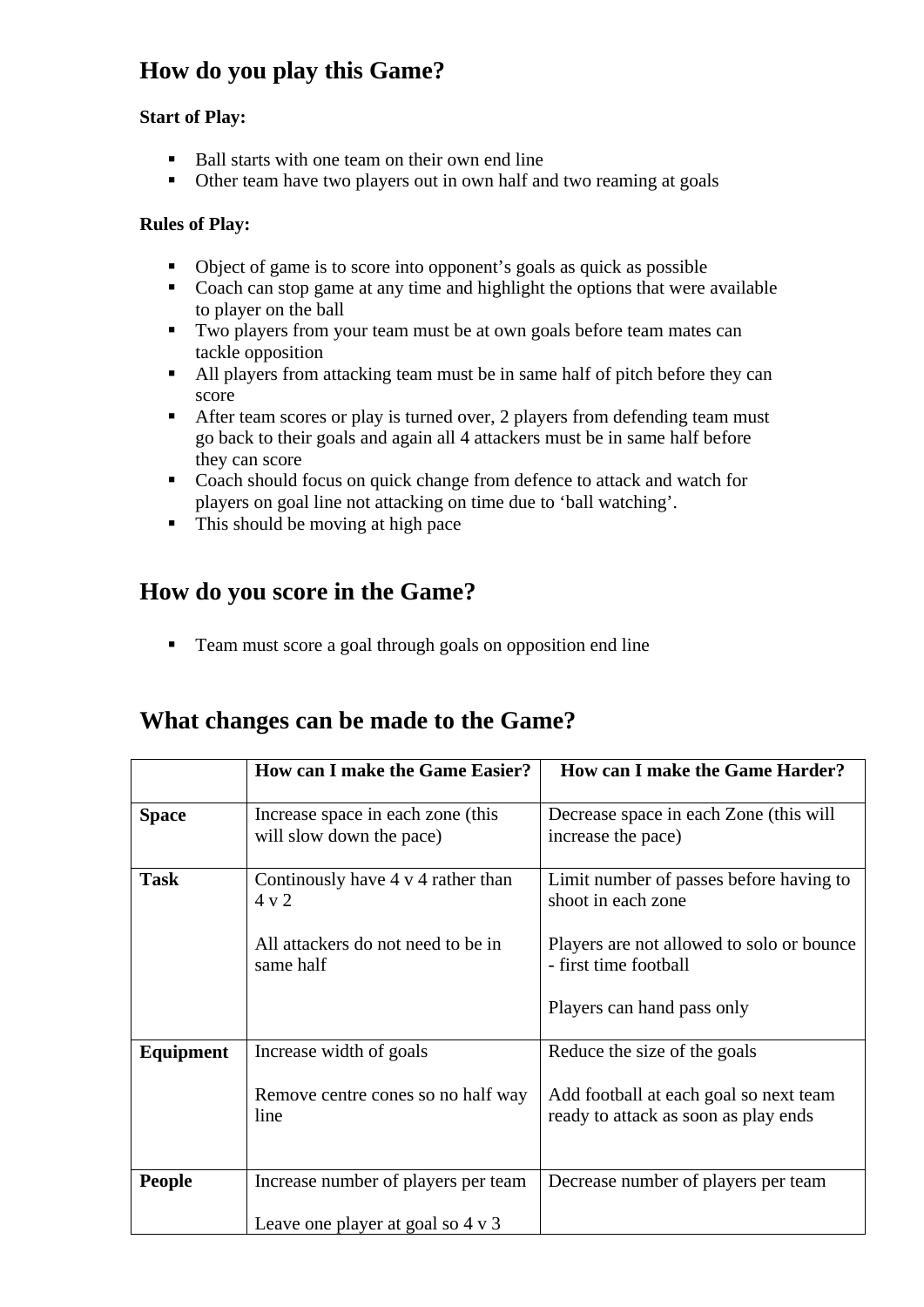# **What are the Common Problems to watch out for:**

| <b>Problem</b>                                        | <b>Solution</b>                                                            |
|-------------------------------------------------------|----------------------------------------------------------------------------|
| Lack of movement of players                           | Players must be all attacking and get to<br>other half of pitch            |
| Players at goal not reacting to leave quick<br>enough | Ball must always leave from the goal area                                  |
| Team too slow to attack                               | Remove solo and bounce to ensure all<br>first time play                    |
| Players not getting across half way line              | Encourage communication with all<br>players to get team attacking together |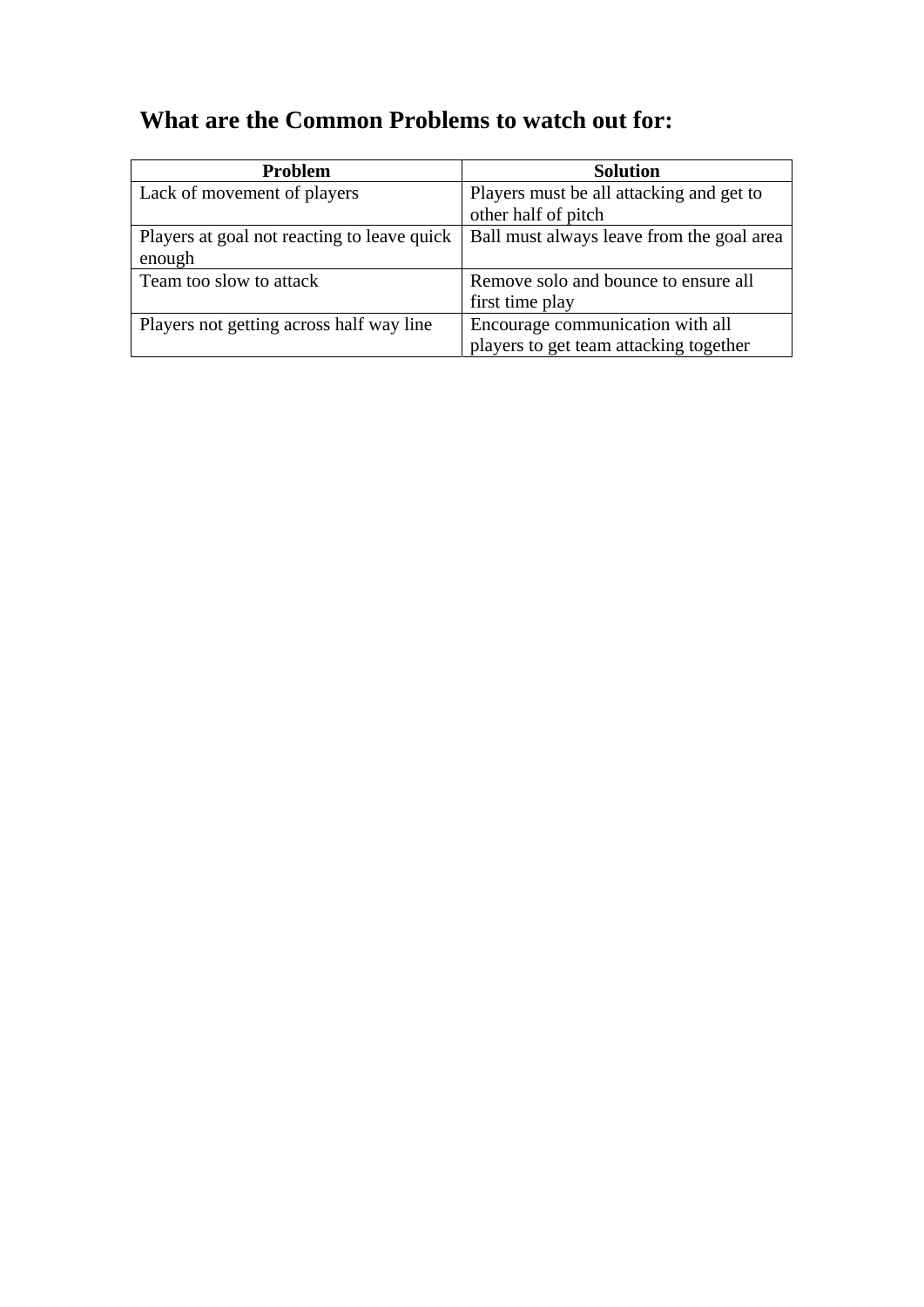

### **GAME 1: ALL OUT ATTACK**

# **Why play this Game:**

#### **Scenario**:

Your team find it difficult to switch between offense and defence quickly. You want them to change to attack at pace and work the ball at pace to create scoring opportunities. What game can you use to work on this aspect?

# **What will this Game do?**

This game will:

- Ensure players have to think and switch from defence to attack rapidly
- Make all players develop attacking and defending skills
- **Increase communication throughout your team**

# **What do I need to set up this Game?**

- $\blacksquare$  Use 3/4 of the full size pitch
- $\blacksquare$  1 Football
- $\blacksquare$  2 sets of bibs or at least one set for one team
- Cones to mark half way line
- **Whistle**

# **What will pitch layout look like?**

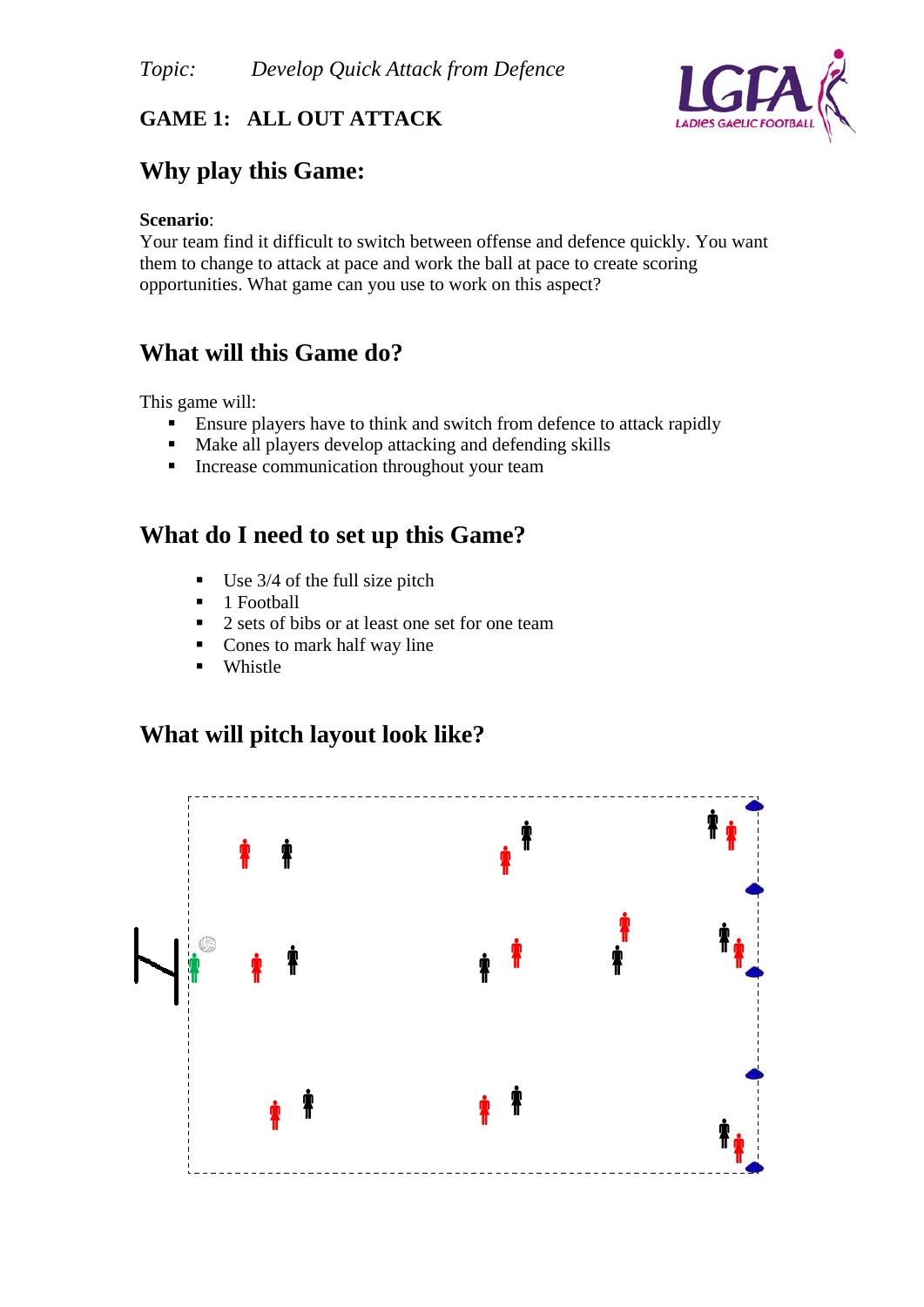# **How do you play this Game?**

#### **Start of Play:**

Ball is kicked into playing area by the coach

#### **Rules of Play:**

- All rules of Ladies Gaelic Football can apply
- Goal keeper plays for whichever team is defending
- The team that wins possession must work ball out over the line of cones, keeping possession
- Once across the line, this team turns with the ball and attacks the goals
- The other team defends and tries to win the ball back
- If the ball goes dead (score, wide, sideline) the coach kicks the next ball in
- Should one team dispossess the other during open play, that team must work the ball out in the same way
- In short, no attack may be mounted without ball being taken over the halfway line

# **How do you score in the Game?**

■ Teams must score a goal or point in normal way

# **What changes can be made to the Game?**

|                  | <b>How can I make the Game Easier?</b>                                                                                               | How can I make the Game Harder?                                                                                                |
|------------------|--------------------------------------------------------------------------------------------------------------------------------------|--------------------------------------------------------------------------------------------------------------------------------|
| <b>Space</b>     | Decrease the size of playing area                                                                                                    | Increase the playing area so more space<br>for teams to work into                                                              |
| <b>Task</b>      | Team in possession are allowed to<br>carry ball to line unopposed and<br>work attack from there                                      | Attacking team must try and score goal<br>only                                                                                 |
|                  |                                                                                                                                      | First time football only with no solo or<br>bounce to increase pace                                                            |
| <b>Equipment</b> | Add another set of goals at line so<br>both teams can be attacking as soon<br>as dispossess opposition                               | Leave additional football at goal and also<br>line so that when ball out of play another<br>comes back into play straight away |
| <b>People</b>    | Increase number of players per team<br>Add an additional player who can<br>support the attacking team when<br>they have crossed line | Decrease number of players per team                                                                                            |